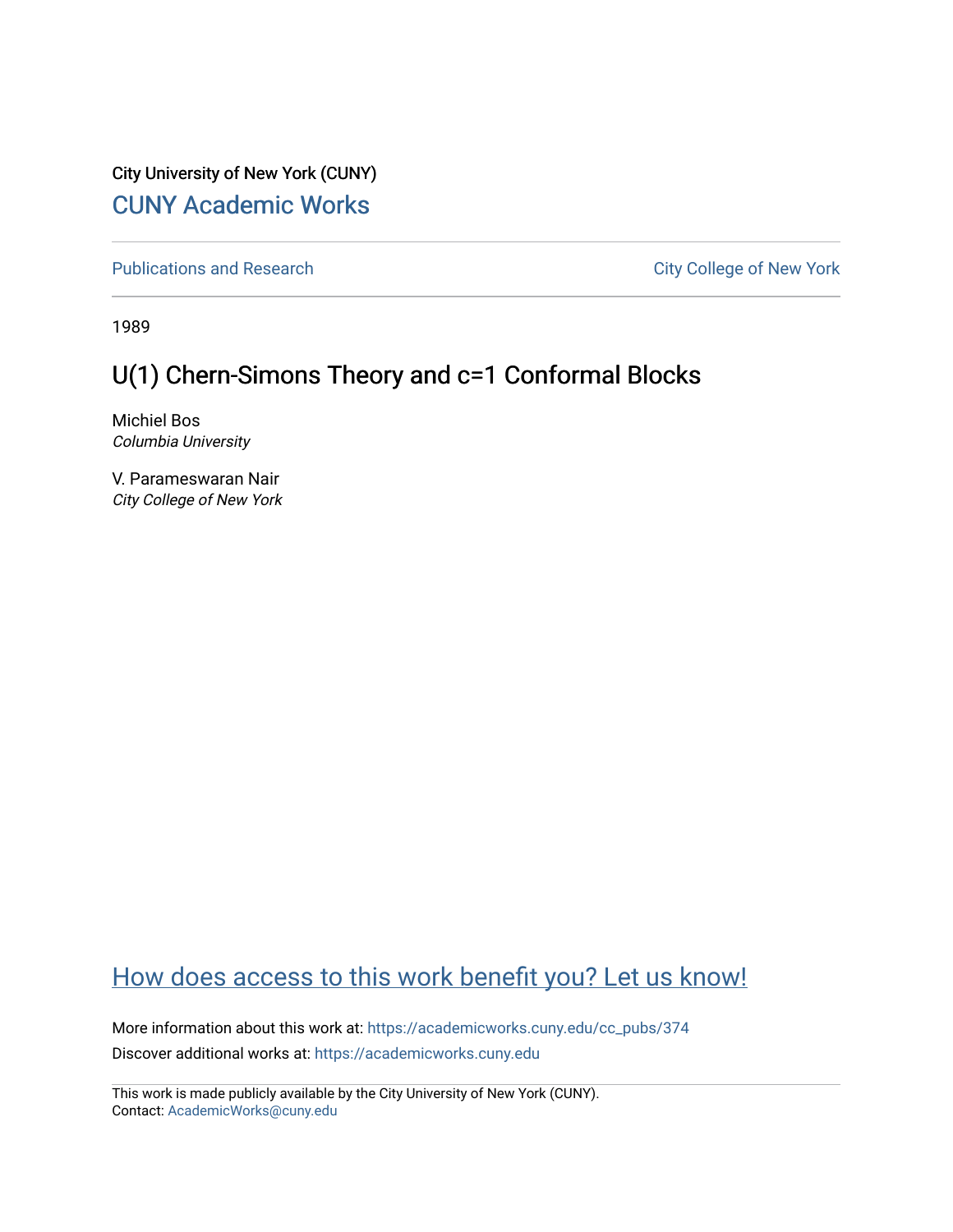Volume 223, number 1 1 1 and 1989 1 June 1989 1 June 1989

## U(1) CHERN-SIMONS THEORY AND  $c=1$  CONFORMAL BLOCKS  $\star$

Michiel BOS and V.P. NAIR

*Physics Department, Columbia University, New York, NY 10027, USA* 

Received 1 February 1989

The quantization of the  $U(1)$  Chern-Simons action in three dimensions is carried out in a coherent state representation. The wave functionals obtained are generating functionals for the current correlator blocks of two-dimensional  $c=1$  rational conformal field theories, explicitly realizing a connection found by Witten.

A three-dimensional topological gauge theory with action given entirely by a Chern-Simons term was recently brought to prominence by Witten's demonstration that it provides a natural framework for setting up knot theory  $[1]$ . An essential step in the argument is the quantization of the theory in time-axial gauge on product manifolds  $\mathbb{R} \times \Sigma$  for  $\Sigma$  compact and two-dimensional. Once the constraints due to gauge invariance are imposed, quantization of the reduced phase space produces a projectively flat vector bundle over the moduli space of complex structures of  $\Sigma$ . This is of considerable interest from a physical point of view because such structures are known to be at the heart of two-dimensional conformal field theory [21.

In this paper we reconsider the quantization of the three-dimensional Chern-Simons theory. We take a canonical approach, imposing the gauge constraints on the quantum wave functions rather than quantizing a constrained phase space as in ref. [ 1 ]. Our motivation for using this scheme is that it produces wave functions that are instantly recognized as generating functionals for two-dimensional current correlator blocks, thus making the connection with conformal field theory explicit. Only the  $U(1)$  Chern-Simons theory will be dealt with; this already illustrates the essential features. The non-abelian case adds certain technical complications, which we shall address elsewhere  $[3]$ .

 $\star$  This research was supported in part by the US Department of Energy.

0370-2693/89/\$ 03.50 © Elsevier Science Publishers B.V. ( North-Holland Physics Publishing Division )

The action of the  $U(1)$  Chern–Simons theory on a three-dimensional manifold M is

$$
S = -\frac{k}{4\pi} \int_{M} d^{3}x \,\epsilon^{\lambda\mu\nu} A_{\lambda} \partial_{\mu} A_{\nu} . \tag{1}
$$

Taking M to be  $\mathbb{R} \times \Sigma$ , the product of (a segment of) the real line with a closed compact two-dimensional manifold  $\Sigma$  of genus g, and imposing the gauge  $A_0 = 0$ , this becomes

$$
S = \frac{k}{4\pi} \int dt \int_{\Sigma} d^2 x \, \epsilon^{ij} A_i \frac{d}{dt} A_j \,. \tag{2}
$$

Since the lagrangian is linear in time derivatives it immediately leads to Poisson brackets

$$
\{A_i(x), A_j(y)\} = -\frac{2\pi}{k} \epsilon_{ij} \delta^{(2)}(x-y) , \qquad (3)
$$

and gives a vanishing hamiltonian.

As suggested in ref. [ 1] we introduce a complex structure on  $\Sigma^{\#1}$ , which furnishes local complex coordinates (z,  $\bar{z}$ ) in which  $A = A_z dz + A_{\bar{z}} d\bar{z}$ . In terms of  $A_z$  and  $A_{\bar{z}}$  the Poisson brackets (3) lead to the nonvanishing quantum commutator

$$
[A_z, A_{z'}] = \frac{\pi}{k} \delta^{(2)}(z - z') . \tag{4}
$$

It can be realized in the space of functionals of  $A_{\bar{z}}$ : the operator  $A_{\bar{z}}$  is represented as multiplication by the

61

 $*1$  See for example refs. [4,5], and references therein, for the relevant background.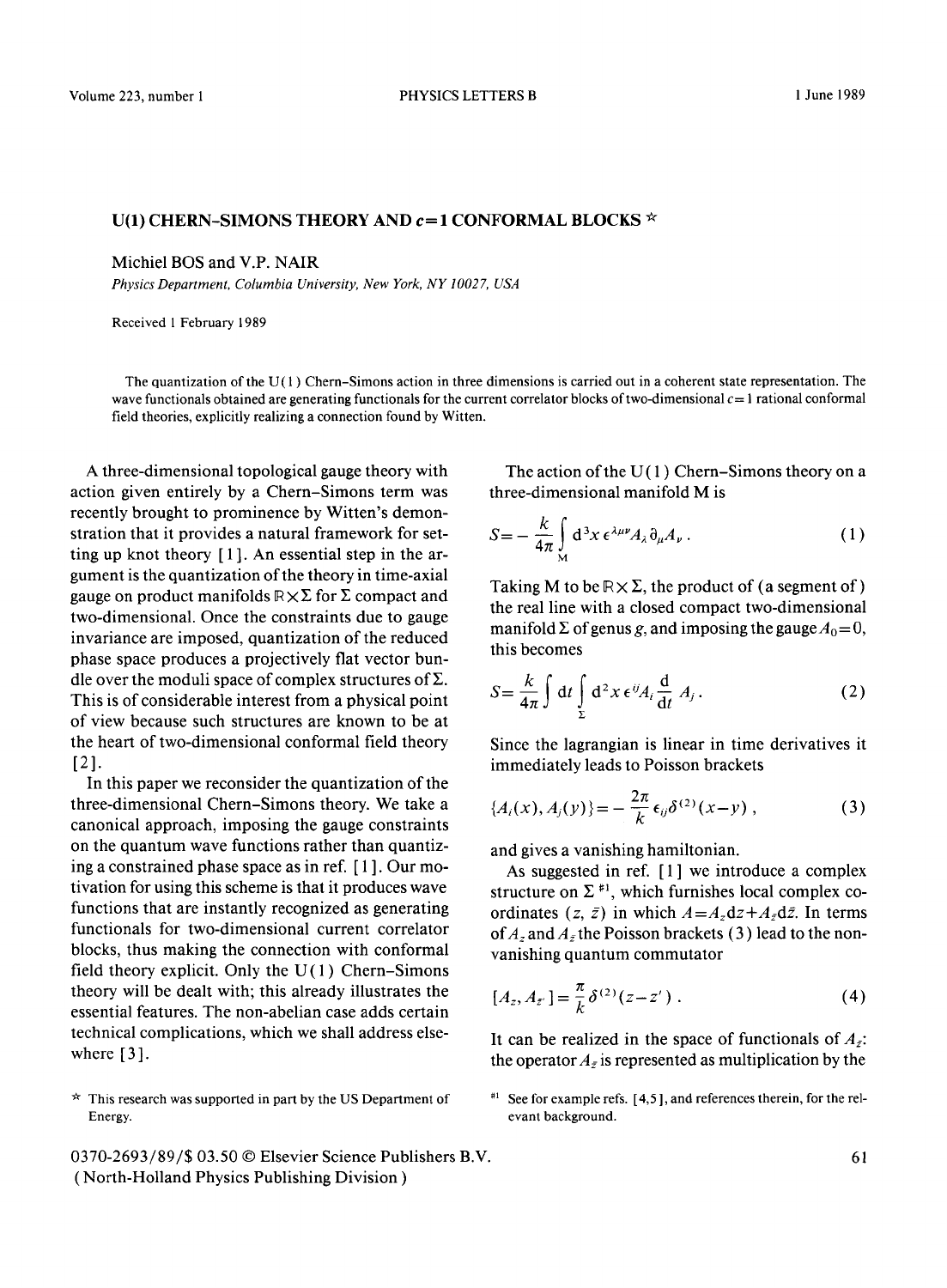variable  $A_{\bar{z}}$  and  $A_{z}$  by functional differentiation,  $A_z = (\pi/k) (\delta/\delta A_z)^{2}$ . The classical relation  $\bar{A}_z = A_z$ persists as  $A_z^{\dagger} = A_z$  with the inner product

$$
(\Psi, \Psi') \equiv \int \mathcal{D}(A_z, A_{\bar{z}}) \exp\left(\frac{-ik}{2\pi} \int d^2 z \, A_z A_{\bar{z}}\right)
$$

$$
\times \overline{\Psi[A_{\bar{z}}]} \Psi'[A_{\bar{z}}], \qquad (5)
$$

the integration measure  $\mathscr{D}(A_z, A_{\bar{z}})$  being defined by  $\|\delta A\|^2 = i \int d^2z \ \delta A_z \ \delta A_{\bar{z}}$ . This is merely a functional analogue of the coherent state representation for the harmonic oscillator.

The transition from this unconstrained Hilbert space to the physical theory is achieved by imposing the residual gauge invariance of the time-axial gauge, the spatial gauge invariance on the manifold  $\Sigma$ . This may be done in two steps. First a subspace of admissible wave functions is selected by the requirement that the densities  $\exp[(-ik/2\pi)]d^2zA_zA_{\bar{z}}$  $\times \overline{\Psi[A_{\overline{z}}]}\Psi[A_{\overline{z}}]$  be invariant under gauge transformations. This vector space is then endowed with an inner product by restricting the integration  $\int \mathscr{D}(A_z, A_{\bar{z}})$  to a submanifold in A-space intersecting every gauge orbit once.

We implement this program using a version of the Hodge parametrization for A. Let  $\alpha_i$ ,  $\beta_i$ ,  $i, j = 1, ..., g$ , be a canonical set of closed contours in  $\Sigma$  generating its first homology, with intersection products  $\#(\alpha_i, \alpha_j) = \#(\beta_i, \beta_j) = 0, \#(\alpha_i, \beta_j) = \delta_{ij}$ . Let  $\omega_i =$  $\omega_i(z)$  dz be the basis for the space of holomorphic one-forms determined by  $\int_{\alpha_i} \omega_j = \delta_{ij}$  and set  $\tau_{ij} =$  $\int_{\beta_i} \omega_i$ . Then also  $\int d^2z \omega_i(z)\overline{\omega_i(z)} = -2i$  Im  $\tau_{ii}$ ; the  $g \times g$  matrix  $\tau$  is symmetric and has positive definite imaginary part. The  $\bar{\omega}_i$  span the cokernel of the operator of antiholomorphic differentiation of scalars  $\partial_{\bar{z}}$ , so we may write

$$
A_{\bar{z}}(z,\bar{z}) = \partial_{\bar{z}} \chi(z,\bar{z}) + i\pi a \cdot (\text{Im } \tau)^{-1} \cdot \overline{\omega(z)}, \qquad (6)
$$

where the g-vector  $a$  and the complex function  $\chi$  are given by

$$
a_i = \frac{1}{2\pi} \int d^2 z \,\omega_i(z) A_{\bar{z}},
$$
  

$$
\chi(z, \bar{z}) = \frac{i}{2} \int d^2 w \, G(z, w) A_{\bar{w}},
$$
 (7)

 $*2$  We shall take k to be positive; if necessary by switching the roles of  $A_z$  and  $A_{\bar{z}}$ .

$$
\partial_{\bar{z}}G(z,w) = \delta^{(2)}(z-w) - \overline{\omega(z)} \cdot (\text{Im } \tau)^{-1} \cdot \omega(w) .
$$
  
(7 cont'd)

The above definition determines  $G(z, w)$  (up to a constant in z) to be  $-(1/\pi)\partial_w \log E(z, w)$  minus its projection on the space of holomorphic one-forms in  $w$ ;  $E(w, z)$  is the prime form of  $\Sigma$ .  $G(z, w)$  has the property

$$
\partial_z G(z, w) = -\frac{1}{\pi} \partial_z \partial_w \log E(w, z)
$$
  
+  $\omega(z) \cdot (\text{Im } \tau)^{-1} \cdot \omega(w)$ . (8)

Gauge transformations are specified by smooth maps from  $\Sigma$  to U(1). Such maps have integer winding numbers around homologically non-trivial curves in  $\Sigma$ , and the winding numbers for arbitrary closed curves are determined by those around the primitive cycles  $\alpha_i$ ,  $\beta_i$ . The general form of a U(1) gauge transformation  $R(z, \bar{z})$  is therefore

$$
R(z, \bar{z}) = \exp\left[i\left(\lambda(z, \bar{z})\right) + i\pi m \cdot (\text{Im } \tau)^{-1} \cdot \int_{z_0}^{\bar{z}} (\bar{\omega} - \omega) + i\pi n \cdot (\text{Im } \tau)^{-1} \cdot \int_{z_0}^{\bar{z}} (\tau \cdot \bar{\omega} - \bar{\tau} \cdot \omega)\right],
$$
 (9)

where  $\lambda(z, \bar{z})$  is a smooth real function on  $\Sigma$  and  $n_i$ ,  $m_i \in \mathbb{Z}$ . Under  $A_z \rightarrow A_z - iR^{-1} \partial_z R$ ,

$$
\chi(z,\bar{z}) \to \chi(z,\bar{z}) + \lambda(z,\bar{z}) , \quad a \to a + m + \tau \cdot n , \quad (10)
$$

so  $a$  and  $\chi$  are sensitive only to large and small gauge transformations, respectively; gauge transformations do not mix them. Moreover, variations in  $\chi$  and a are orthogonal for the measure in (5) and the integrand factorizes:

$$
\exp\left(\frac{-ik}{2\pi}\int d^2z A_z A_{\bar{z}}\right)
$$
  
= 
$$
\exp\left(\frac{-ik}{2\pi}\int d^2z \,\partial_z\bar{\chi}\partial_{\bar{z}}\chi\right)
$$
  
× 
$$
\exp\left[-k\pi\bar{a}\cdot(\text{Im }\tau)^{-1}\cdot a\right].
$$
 (11)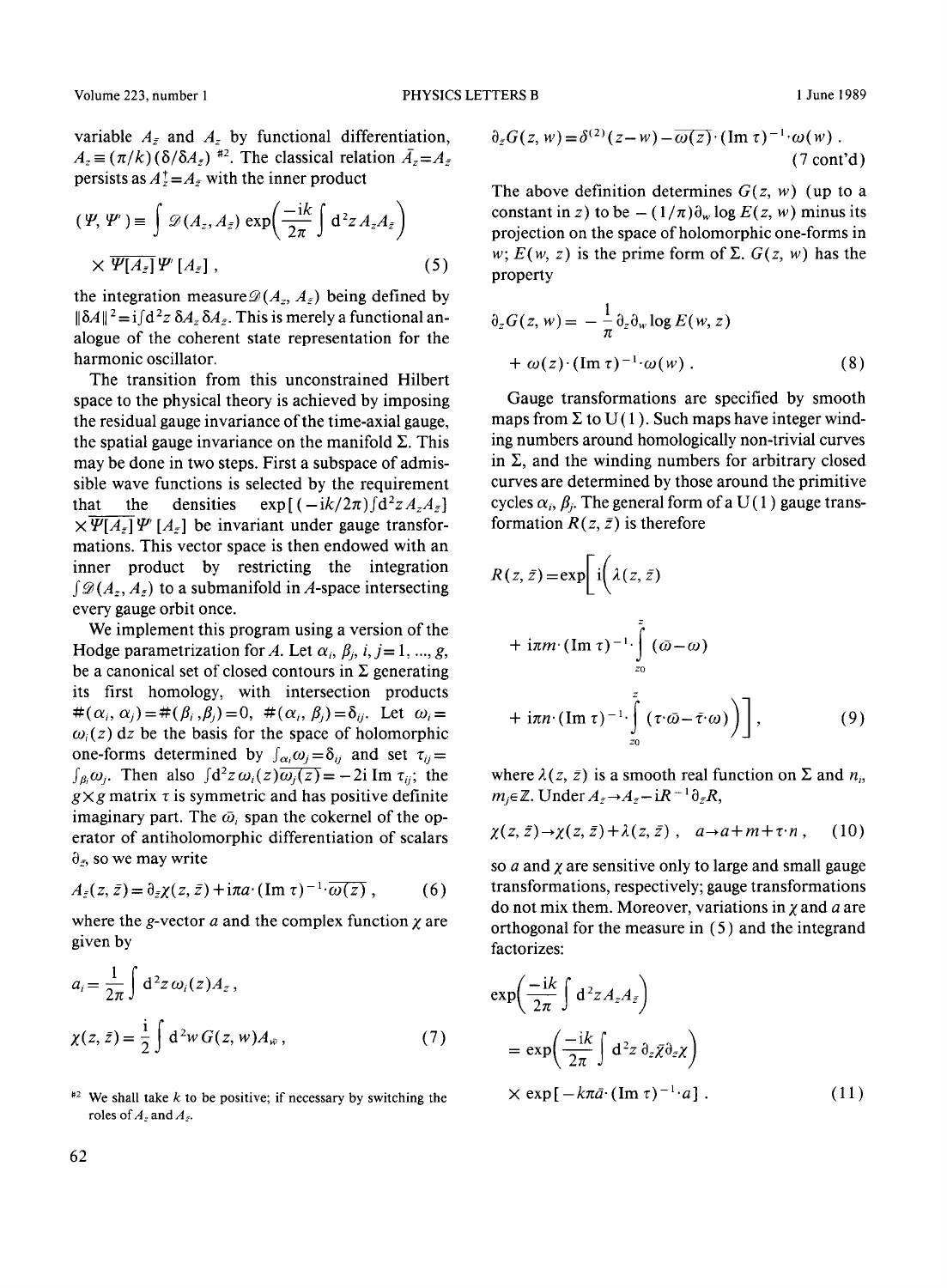Consequently the constrained wave functions appear in product form,  $\Psi[A_{\overline{z}}] = \Xi[\chi]\Phi[a]$ .

Looking at the *x*-dependence first, we note that invariance of  $\exp[(-ik/2\pi)\int d^2z \, \partial_z \overline{\chi} \partial_{\overline{z}} \chi] \overline{\mathcal{Z}[\chi]} \overline{\mathcal{Z}}[\chi]$ under an infinitesimal gauge transformation  $\epsilon(z, \bar{z})$ requires

$$
\mathcal{Z}[\chi+\epsilon] = \mathcal{Z}[\chi] \exp\left(\frac{-ik}{2\pi} \int d^2 z \,\epsilon \partial_z \partial_{\bar{z}} \chi\right). \tag{12}
$$

This is solved by

$$
\mathcal{Z}[\chi] = \exp\left(\frac{i k}{4\pi} \int d^2 z \, \partial_z \chi \partial_{\bar{z}} \chi\right),\tag{13}
$$

which is invariant under finite small gauge transformations as well. Actually (12) is determined up to a character of the group of small gauge transformations; the phase choice here amounts to  $\partial_{\bar{z}}(\delta/\delta A_{\bar{z}})\Psi[A_{\bar{z}}] = (k/\pi)\partial_{z}A_{\bar{z}}\Psi[A_{\bar{z}}],$  i.e.  $F_{z\bar{z}}\Psi[A_{\bar{z}}] =$ 0 in our representation.

We turn now to the zero modes  $a_i$ . Invariance of  $\exp[-k\pi\bar{a}(\text{Im }\tau)^{-1}a]\overline{\Phi[a]}\Phi[a]$  under large gauge transformations can be factorized holomorphically  $(in a)$  to

$$
\Phi[a+m+n\cdot\tau] = \Phi[a] \exp[k\pi(m+n\cdot\tau)\cdot (\text{Im }\tau)^{-1}\cdot a
$$
  
+ 
$$
\frac{1}{2}k\pi(m+n\cdot\tau)\cdot (\text{Im }\tau)^{-1}\cdot (m+n\cdot\tau)
$$
  
+ 
$$
ikm\cdot n + i\phi_1\cdot m + i\phi_2\cdot n],
$$
 (14)

where  $\phi_1$ ,  $\phi_2$  are g-vectors of phases, provided k is an integer; otherwise it is impossible to obtain a transformation rule that obeys the group composition rule.

A convenient basis for the corresponding vector space is obtained via identification of a commuting subset of the algebra of observables. Of the operators built out of the field  $A$  only gauge invariant ones are admissible in the constrained theory. This restriction leaves the holonomies around closed curves in  $\Sigma$ ,  $exp(i\int_C A)$ . The A-commutators imply

$$
\exp\left(i\int_{C} A\right) \exp\left(i\int_{C'} A\right)
$$
  
= 
$$
\exp\left(\frac{\pi i}{k} \#(C, C')\right) \exp\left(i\int_{C+C'} A\right).
$$
 (15)

The effect of the holonomies in the physical subspace is found to be

$$
\int_{C} A\Phi[a]\mathcal{E}[\chi] = \int_{C} \left( dz \frac{-i}{k} \omega(z) \cdot \frac{\partial}{\partial a} + d\bar{z} i\pi a \cdot (\text{Im } \tau)^{-1} \cdot \overline{\omega(z)} \right) \Phi[a]\mathcal{E}[\chi].
$$
\n(16)

It is clear from this expression that the action of the operator  $\exp(i[\epsilon A])$  in the constrained space depends only on the homology class of the curve C, so we obtain a single operator  $O_{pq}$  for every class  $\sum_i (p_i \alpha_i + q_i \beta_i)$ ,  $p_i, q_i \in \mathbb{Z}$ . According to (15) these operators satisfy the algebra

$$
O_{pq}O_{p'q'} = \exp\left(\frac{\pi i}{k} \left(p \cdot q' - q \cdot p'\right)\right) O_{p+p',q+q'}\,. \tag{17}
$$

A unitary implementation of the *Opq* in the physical Hilbert space will amount to a projective unitary representation of the first integer homology group of  $\Sigma$ . This can be seen as a trivial example of Wigner's theorem; since the hamiltonian is zero, every  $O_{pq}$  is a symmetry. The adjoint representation of the algebra (17)

$$
O_{pq}O_{p'q'}O_{-p,-q} = \exp\left(\frac{2\pi i}{k}(p \cdot q' - q \cdot p')\right)O_{p'q'} \quad (18)
$$

shows that the transformations induced by the  $O_{pq}$ are discrete shifts of the holonomies.

It is obvious from (17) that all the operators  $O_{pq}$ can be constructed from the finite subset consisting of the O<sub>ej,0</sub> and O<sub>0,ej</sub> (e<sup>j</sup> is the unit vector in the jdirection), i.e. in terms of  $exp(i\int_{\alpha_i}A)$  and  $exp ( i \int_{\beta_i} A )$ . The  $exp ( i \int_{\alpha_i} A )$  are a commuting subset, the common eigenvectors of which will form a basis for the physical Hilbert space.

In view of (16) the eigenvector problem for the  $\int_{\alpha_i} A$  is

$$
\left(-\frac{\mathrm{i}}{k}\frac{\partial}{\partial a_j}+\mathrm{i}\pi a\cdot(\mathrm{Im}\,\tau)_j^{-1}\right)F_\lambda[a]=\lambda_jF_\lambda[a]\;, \quad (19)
$$

with  $\lambda$  a real vector of dimension g. It is solved by

$$
F_{\lambda}[a] = \exp[i k \lambda \cdot a + \frac{1}{2} k \pi a \cdot (\text{Im } \tau)^{-1} \cdot a]. \tag{20}
$$

A common eigenvector of  $exp(i\int_{\alpha_i}A)$  is of the form  $\sum_{v \in \mathbb{Z}^g} C_{\lambda,v} F_{\lambda+2\pi v}[a]$ . Imposing (14) leads to the requirement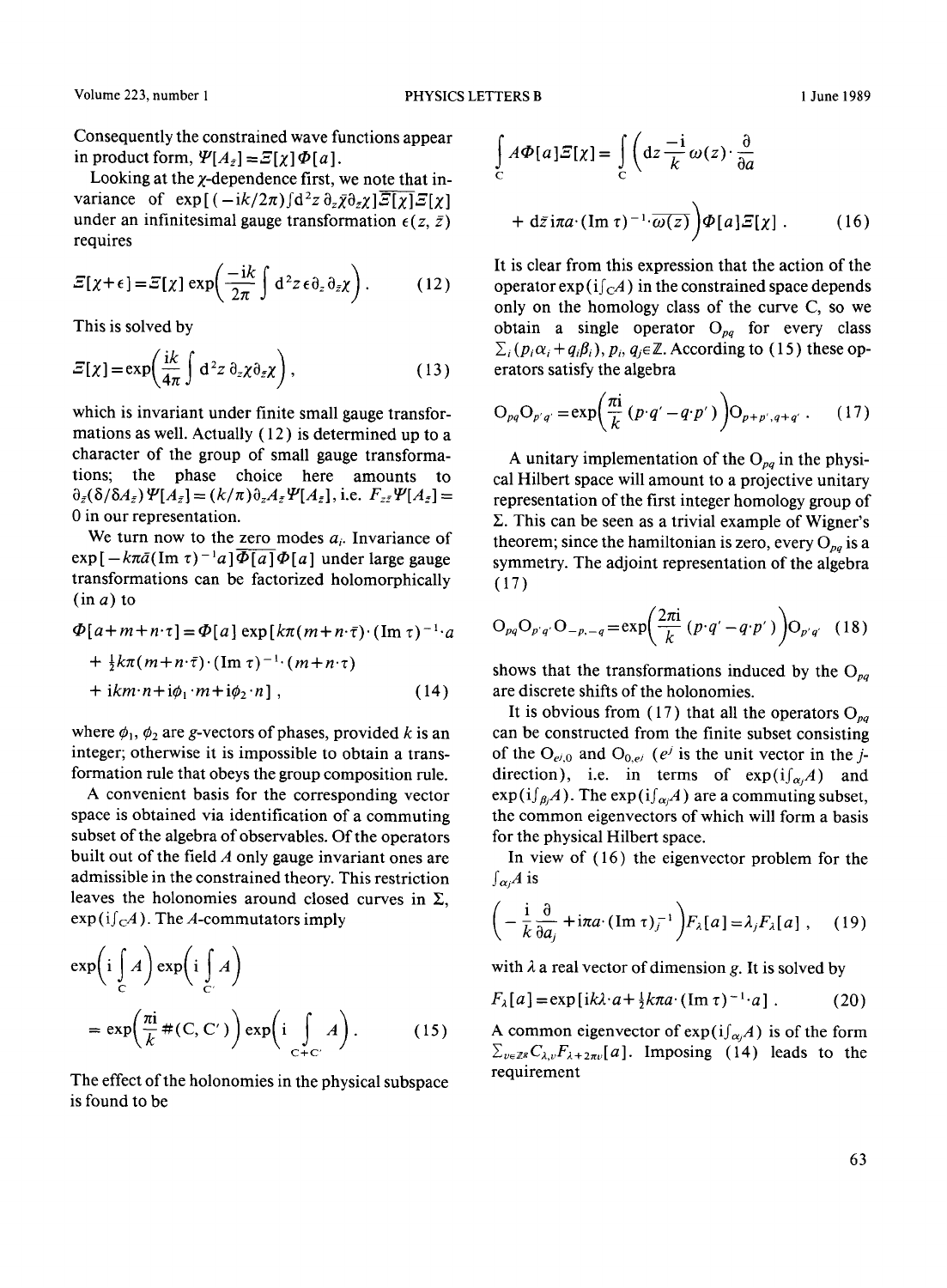Volume 223, number 1 PHYSICS LETTERS B 1 June 1989

$$
C_{\lambda,\nu+n} = C_{\lambda,\nu} \exp\left[i k \pi n \cdot \tau \cdot n + i k (\lambda + 2 \pi \nu) \cdot (m + \tau \cdot n)\right] - i \phi_1 \cdot m - i \phi_2 \cdot n \quad . \tag{21}
$$

Inspection of the m-dependence of this relation shows that consistency requires  $k\lambda$  to equal  $\phi_1$  modulo  $2\pi\mathbb{Z}^g$ , say  $k\lambda = \phi_1 + 2\pi r$ . The corresponding solutions may be compared with the theta function with characteristics  $\alpha$ ,  $\beta \in \mathbb{R}^g/\mathbb{Z}^g$ :

$$
\vartheta \left[ \begin{array}{c} \alpha \\ \beta \end{array} \right] (z|\tau) = \sum_{n \in \mathbb{Z}^g} \exp\{i\pi (n+\alpha) \cdot \tau \cdot (n+\alpha) - 2\pi i (n+\alpha) \cdot (z+\beta) \} \tag{22}
$$

and written (with a suitable choice of prefactor)

$$
\Phi_{\phi_1, \phi_2, r}[a] = \vartheta \begin{bmatrix} \phi_1/2\pi k + r/k \\ -\phi_2/2\pi \end{bmatrix} (ka|k\tau)
$$
  
× exp[ $\frac{1}{2}k\pi a \cdot (\text{Im } \tau)^{-1} \cdot a$ ]. (23)

Clearly two different wave functions  $\Phi_{\phi_1,\phi_2,r}$  and  $\Phi_{\phi_1,\phi_2,r'}$  will be compatible in the inner product density only if  $\phi_1 = \phi'_1$  and  $\phi_2 = \phi'_2$ ; the physical Hilbert space is characterized by fixed values of  $\phi_1$  and  $\phi_2$ . Since  $\Phi_{\phi_1,\phi_2,r+ke^j} = \Phi_{\phi_1,\phi_2,r}$  this space will be  $k^g$ -dimensional. It carries an irreducible representation of the algebra ( 17 ) determined by

$$
\exp\left(i\int_{\alpha_j} A\right) \Phi_{\phi_1, \phi_2, r}[a] \mathcal{Z}[\chi]
$$
\n
$$
= \exp\left(\frac{i(\phi_1 + 2\pi r)_j}{k}\right) \Phi_{\phi_1, \phi_2, r}[a] \mathcal{Z}[\chi],
$$
\n
$$
\exp\left(i\int_{\beta_j} A\right) \Phi_{\phi_1, \phi_2, r}[a] \mathcal{Z}[\chi]
$$
\n
$$
= \exp\left(\frac{i(\phi_2)_j}{k}\right) \Phi_{\phi_1, \phi_2, r+1}[a] \mathcal{Z}[\chi]. \tag{24}
$$

The matrices of (17) are unitary in the basis  $(\Phi_{\phi_1,\phi_2,\sigma}\mathcal{F})$ . Obviously the phases  $\phi_1$  and  $\phi_2$  merely vary the representation in its group cohomology class.

From a geometric point of view (see e.g. ref. [6]), the large gauge transformations in (10) effectively reduce the  $a$ ,  $\bar{a}$  phase space M to a g-dimensional complex torus (the so-called jacobian variety); the Poisson brackets for the A's give a symplectic form

on that space,  $\Omega = -i\pi k d\bar{a}$  (Im  $\tau$ )<sup>-1</sup> da. The "prequantum" Hilbert space consists of the smooth sections  $\psi$  of a line bundle over M with curvature  $\Omega$  and an inner product given by

$$
\langle 1|2 \rangle = \int \psi_1^* \psi_2 \, \rho(\Omega) \,, \tag{25}
$$

where  $\rho(\Omega)$  is the Liouville measure based on  $\Omega$ . The Hilbert space is obtained by imposing a polarization condition on the  $\psi$ 's, i.e. by restricting their dependence on half of the coordinates of M. Introducing a symplectic potential  $\alpha$  for  $\Omega$  (such that  $d\alpha = \Omega$ )

$$
\alpha = -\frac{1}{2}\pi k(\bar{a}-a) \cdot (T \cdot d\bar{a} - \bar{T} \cdot da)
$$
 (26)

(where  $T = (\text{Im } \tau)^{-1} \cdot \tau \cdot (\text{Im } \tau)^{-1}$ ), and defining covariant derivatives  $\nabla$  on the  $\psi$ 's with  $\alpha$  as connection, we may choose

$$
\nabla_{\bar{a}} \psi = [\partial_{\bar{a}} + \frac{1}{2} i \pi k (\bar{a} - a) \cdot T] \psi = 0 , \qquad (27)
$$

which can be solved as

$$
\psi = \exp\left[-\frac{1}{4}i\pi k(\bar{a}-a)\cdot T\cdot(\bar{a}-a)\right]f(a) \tag{28}
$$

Under a large gauge transformation  $a\rightarrow a + m + \tau \cdot n$  as in (10), the connection  $\alpha$  changes by  $dA_{mn}$ , where

$$
A_{mn} = i\pi k n \cdot [\tau (\operatorname{Im} \tau)^{-1} \cdot \bar{a} - \bar{\tau} \cdot (\operatorname{Im} \tau)^{-1} \cdot a] \qquad (29)
$$

consequently, the transition functions for the  $\psi$ 's are  $exp(iA_{mn}), \psi(a+m+\tau \cdot n)= exp(iA_{mn})\psi(a)$ . This is essentially the same as eq. (21 ), and leads to the theta functions, as in (23). The existence of the prequantum Hilbert space requires that the integral of  $\Omega$ (representing its Chern class) be an integer, which amounts to integrality of k.

Within this framework, gauge inequivalent connections corresponding to the same  $\Omega$  are parametrized by a phase for each of the homology cycles  $\alpha_i$ and  $\beta_i$ ; explicitly,  $\alpha(\phi_1, \phi_2) = \alpha + dA_0$  with

$$
A_0 = \frac{1}{2}i\{(\bar{a}-a)\cdot(\text{Im }\tau)^{-1}\cdot\phi_2
$$
  
 
$$
-\phi_1\cdot[\tau\cdot(\text{Im }\tau)^{-1}\cdot\bar{a}-\bar{\tau}\cdot(\text{Im }\tau)^{-1}\cdot a]\}.
$$

 $A_0$  is not a gauge transformation, as it is not well defined on M but only on its covering space. The transition functions now acquire additional phases  $\exp(i\phi_1\cdot m + i\phi_2\cdot n)$  in agreement with (21).

We turn now to the inner product. The formal restriction of  $(5)$  to the *x*-sector is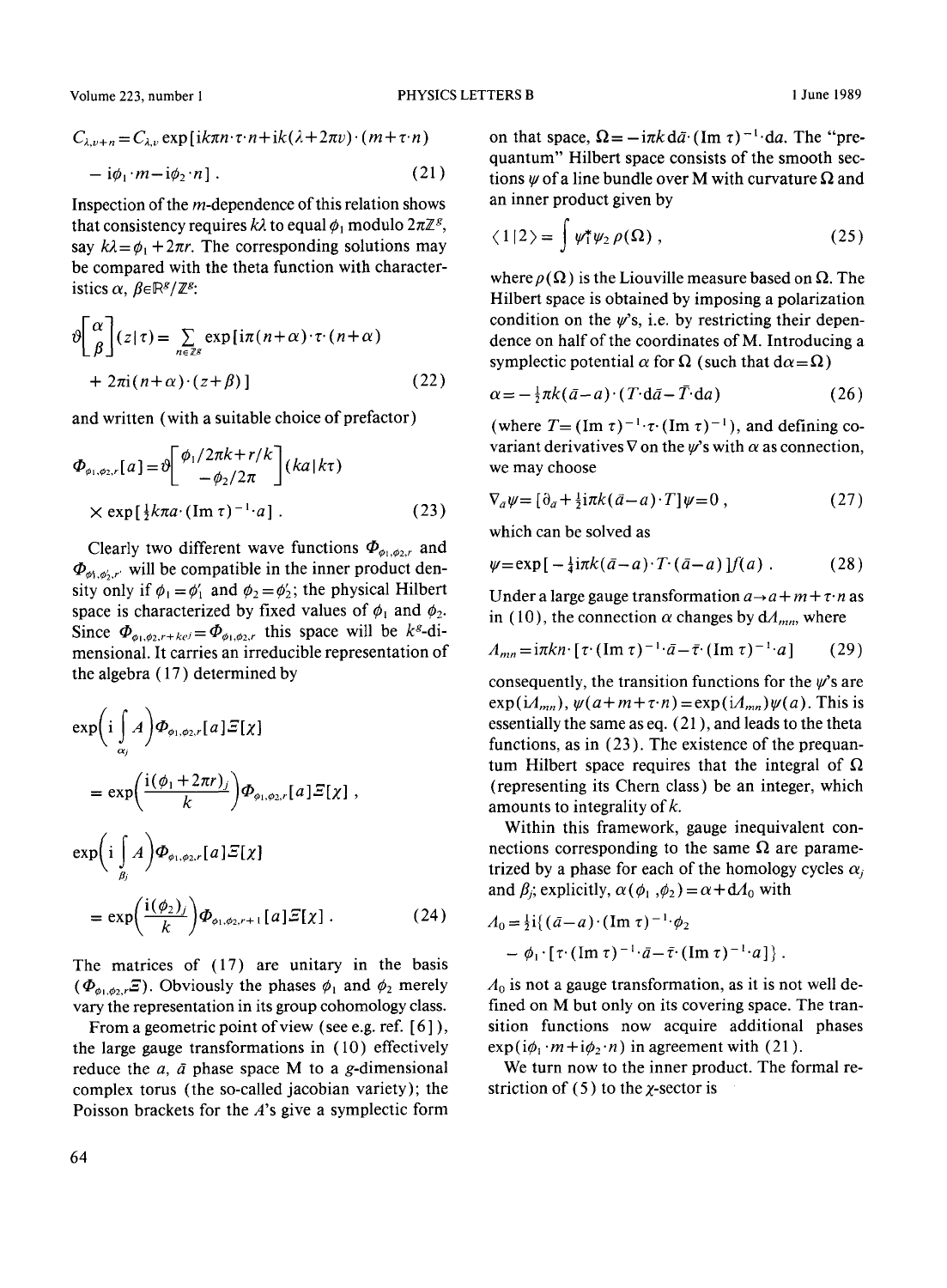Volume 223, number 1 1 1 1 1 1 1 289

 $\epsilon$ 

$$
\int \mathscr{D}(\partial_z \bar{\chi}, \partial_{\bar{z}} \chi) \exp\left(\frac{-ik}{2\pi} \int d^2 z \, \partial_z \bar{\chi} \partial_{\bar{z}} \chi\right) \overline{\mathcal{E}[\chi]} \mathcal{E}[\chi] .
$$

Gauge fixing can be performed by insertion of  $\delta(G[\chi, \bar{\chi}]$  ) det{G, F}, which makes the integral independent of the specific gauge function  $G$ . Note that the curvature  $F$  is independent of the complex structure. This leads to

$$
\int \mathscr{D}(\partial_z \bar{\chi}, \partial_{\bar{z}} \chi) \, \delta(G[\chi, \bar{\chi}]) \, \det\{G, F\} \\
\times \exp\left(\frac{-ik}{\pi} \int d^2 z \, \partial_z \, \mathrm{Im} \, \chi \, \partial_{\bar{z}} \, \mathrm{Im} \, \chi\right). \tag{30}
$$

Gauge transformations affect the real part of  $\chi$ , so a good choice for G is  $\chi + \bar{\chi}$ . Now det $\{\chi + \bar{\chi}, F_{z\bar{z}}\} = 1$  and the jacobian for the change of variables  $\partial_z \bar{\chi}, \partial_{\bar{z}} \chi \rightarrow$ Re  $\chi$ , Im  $\chi$  is the determinant of the scalar laplacian,  $(\det' \Delta)/\int \sqrt{g}$ . (As usual, the prime and the compensating area factor  $\int \sqrt{g}$  denote the omission of the zero mode. It is understood that the integral is covariantly regularized.) The remaining integral over Im  $\chi$  is equal to the inverse square root of the same determinant and the final result is  $[(det' \Delta)/\int_A g]^{1/2}$ .

Writing  $a = \varphi + \tau \cdot \theta$ , the integration measure for the zero modes is  $\prod_i d\varphi_i d\theta_i$ . The gauge orbit space can be obtained by restricting the range of each  $\varphi_i$  and  $\theta_i$  to  $[0, 1]$ . The inner product inherited from  $(5)$  then becomes the standard inner product for thetafunctions,

$$
\int \Pi d\varphi_j d\theta_j \exp(-2k\pi\theta \cdot \text{Im } \tau \cdot \theta)
$$
  
 
$$
\times \vartheta \left[\frac{\phi_1/2\pi k + s/k}{-\phi_2/2\pi}\right] (k\varphi + k\tau \cdot \theta | k\tau)
$$
  
 
$$
\times \vartheta \left[\frac{\phi_1/2\pi k + r/k}{-\phi_2/2\pi}\right] (k\varphi + k\tau \cdot \theta | k\tau).
$$
 (31)

The  $\varphi$ -integrals set s equal to r and the  $\theta$ -integrals may then be done via a Poisson transformation. The result is, up to a factor independent of  $\tau$ ,  $\delta_{rs}$  (det Im  $\tau$ )<sup>-1/2</sup>. (Here (31) can be identified with the prequantum Hilbert space inner product (25 ); the exponent in (31 ), which is twice the imaginary part of the exponent in (28), is a Kähler potential for  $\Omega$ .)

Combining the above results, we obtain in the physical Hilbert space

$$
(\Phi_s \Xi, \Phi_r \Xi) = \delta_{rs} \left( \frac{\det' \Delta}{\int \sqrt{g} \det \mathrm{Im} \tau} \right)^{1/2} . \tag{32}
$$

We would now like to factorize the right hand side holomorphically in  $\tau$ , so that we may normalize the wave functionals. However, it has a well-known anomalous dependence on the scale of the metric g. For a particular metric in the conformal class of the complex structure (say the constant curvature one), the requisite normalizing factor, which we shall denote by  $\mathscr C$ , has a gravitational anomaly. Therefore, the normalized wave functionals

$$
\Psi_r[A_z] \equiv \mathscr{C}^{-1} \varXi[\chi] \varPhi_r[a] \;, \tag{33}
$$

when considered as local sections of a vector bundle over moduli space, define a connection that is only projectively fiat [ 1,2 ].

As for the global aspects of this bundle, in view of the topological nature of the theory global diffeomorphisms of  $\Sigma$  should be implemented unitarily in the Hilbert space. Once a complex structure is chosen, the diffeomorphisms affecting the canonical homology basis are modular transformations,

$$
\tau \to (A\tau + B)(C\tau + D)^{-1}, \quad a \to (C\tau + D)^{t, -1}a,
$$
  
\n
$$
\begin{pmatrix} D & C \\ B & A \end{pmatrix} \in \text{Sp}(2g, \mathbb{Z}).
$$
\n(34)

 $\Xi$  is not affected by these operations. From the transformation properties of the  $\Phi[a]$  one finds that if k is odd, it is not possible to choose the phases  $\phi$  so as to obtain modular invariance for every genus g. For k even, modular transformations are seen to be unitary transformations of the Hilbert space provided the  $(\phi_1)_i$  and  $(\phi_2)_i$  equal zero.

With k and the  $\phi$ 's thus constrained, the connection with two-dimensional conformal field theory is manifest from the form of the  $\Psi_r$  themselves, since they are generating functionals for the holomorphic current blocks of  $c=1$  U(1)-symmetric rational conformal field theories. These can be realized by compactified free scalar fields with rational values of the square of the radius of compactification; in the conventions of ref. [7], if  $R^2 = 2p/q$ , then  $k = 2pq$ , with p, q integer. In particular, the  $\Psi_r[A_{\bar{z}}=0]$  are characters of the relevant chiral algebras, which are  $U(1)$ current algebras extended by chiral vertex operators.